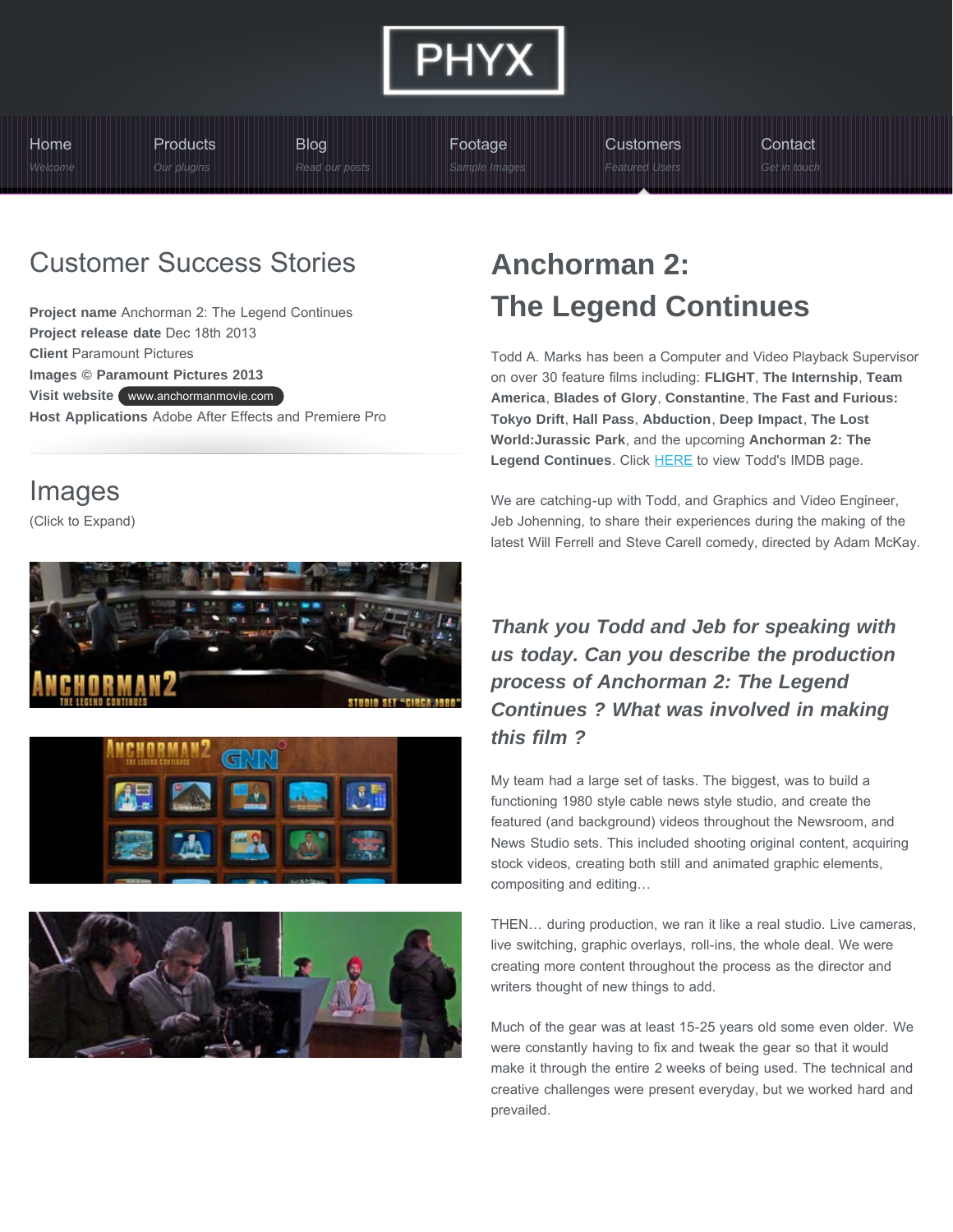











I had a team of 7 during our time in the studio. Besides,myself: Perry Freeze: Content Coordinator/Graphics Styling & Designer Jeb Johenning: Graphics and Video Engineer Ben Betts: Supervising Engineer Shawn Noushinfar: Globecaster Engineer Phil Britton: Technical & Engineering Support Chris Adams: Technical & Engineering Support

*We've seen the IMDB page for Anchorman 2, where the cast list includes Harrison Ford, Liam Neeson, Jim Carrey, Kanye West, and many others. Can you give us a sense of what it was like on the set ?*

For the most part, other than the stress of having to do so much in such a short time, we had a lot of fun. There was a lot of laughing, and great camaraderie. We worked closely with many other departments to make sure everything got done. I had worked with Will Farrell on a few films before this one, but I had never worked with Adam McKay. He was a great director; very appreciative and complementary of all the hard work my team did. We surpassed his expectations many times throughout the project, and he was thrilled.

#### *Can you give us a sense of what you do onset as Video Playback Supervisor ?*

I oversee the creation and playing back of the computer and video content on all the screens that appear in the film. This includes speccing, installing, and operating the playback gear, configuring the monitors to expose correctly, and to be color corrected. My responsibilities often include managing a team of designers and technicians who implement computer/video playback systems, playback content creation & acquisition, product placement, and technical script consulting.

In the case of **Anchorman 2**, we had lots of old TV's and computers a little over 150 CRT's in our TV studio. Plus and assortment of screens throughout the rest of the film.

#### *How were PHYX Keyer, PHYX Cleaner, and PHYX Defocus used in the production of Anchorman 2 ?*

For **Anchorman 2**, a key point in the script was the creation of a 24 hour news channel. This meant that in the movie everywhere a TV monitor was seen, we needed to create unique, believable, original content.